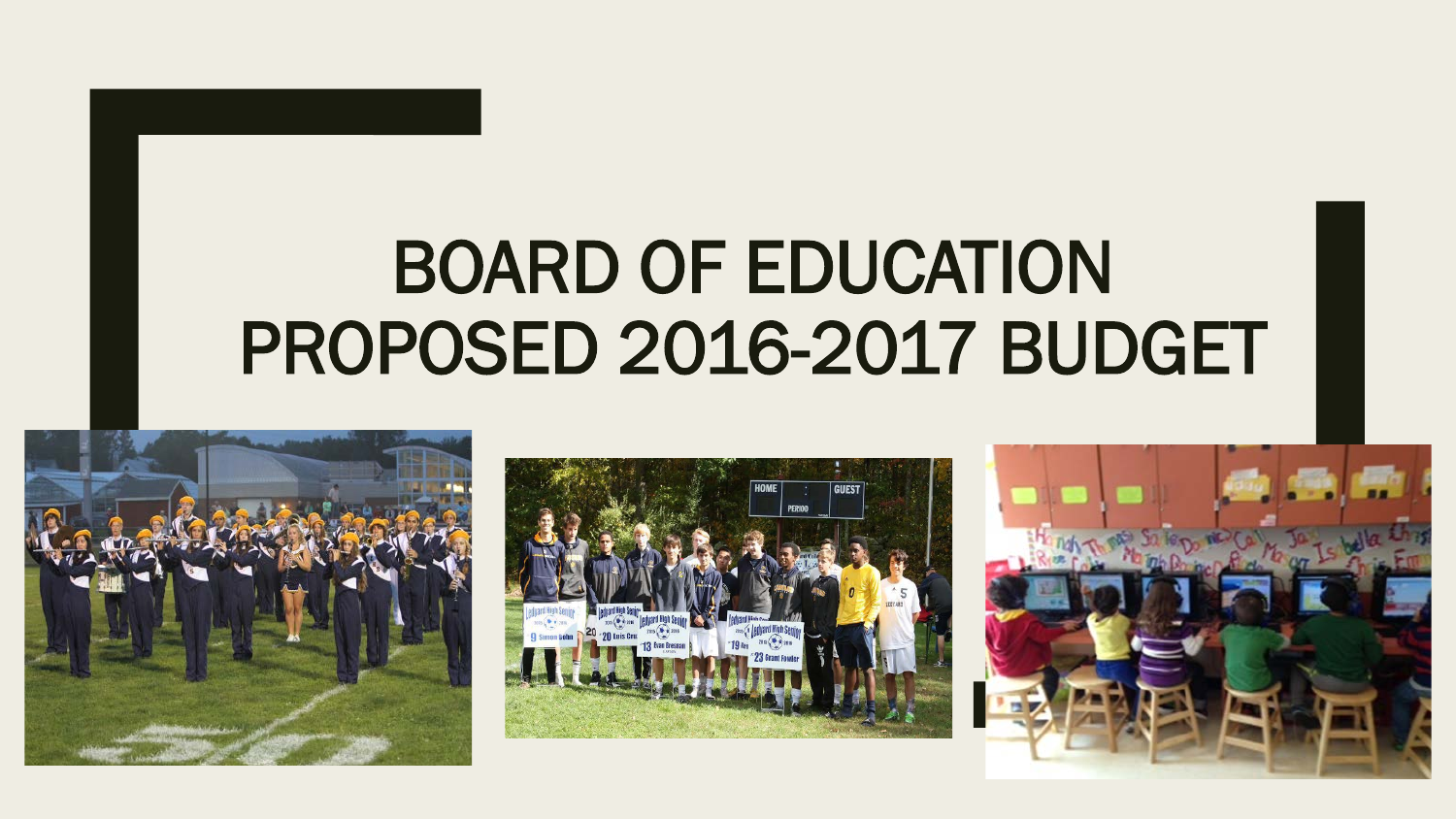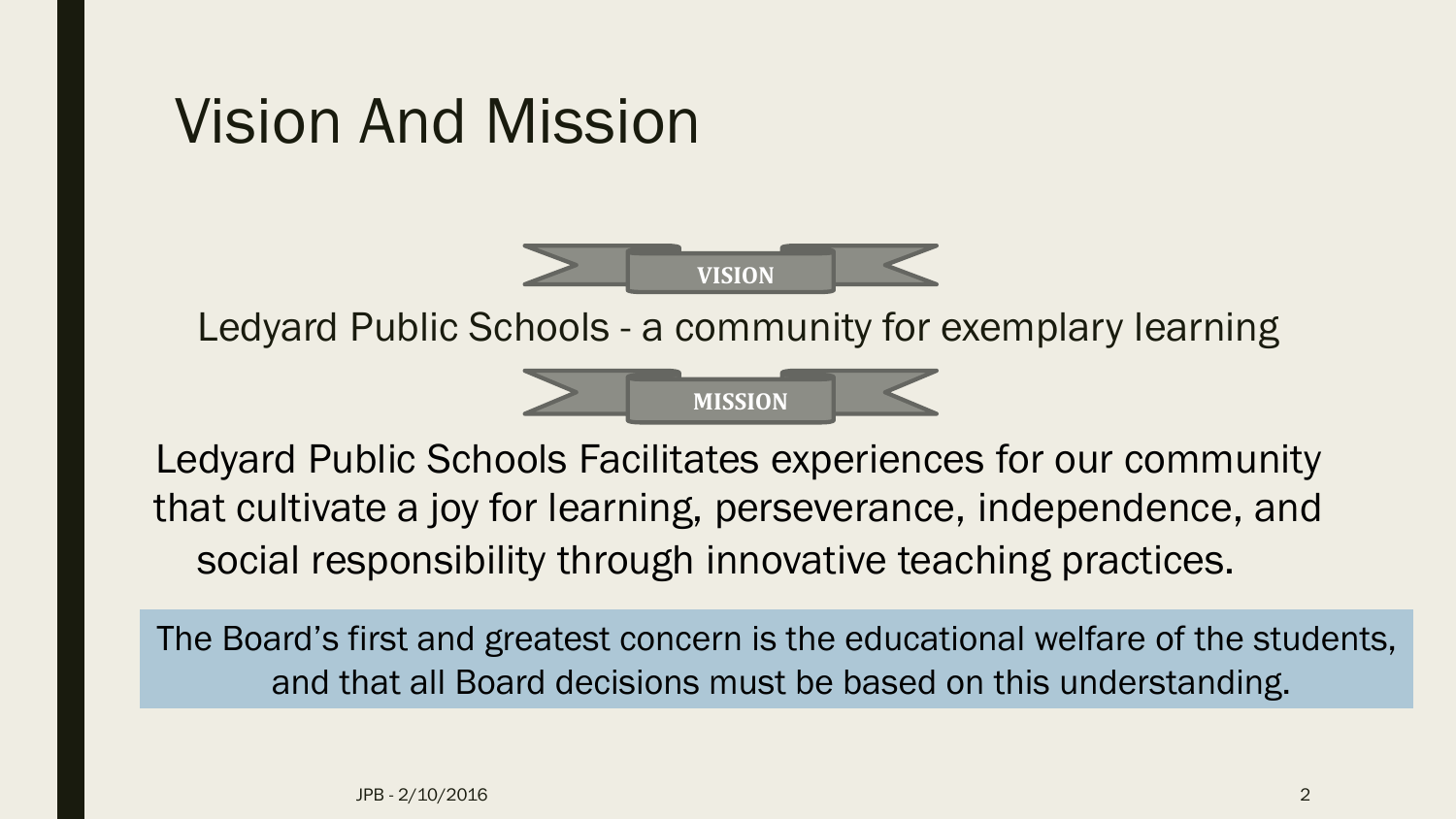# Priorities and Considerations for 2016-2017 BOE Budget Development

- Maintain Regionally Competitive Programs
- ❖ Alignment to District Strategic Plan
- Federal & State Mandates
- Special Education Mandates
- Contractual Obligations
- Elementary Schools Class Sizes
- Student Performance and Preparation for Career and College Readiness
- ❖ Student Health Well Being
- Fiscally Responsible Approach
- ❖ Long Term Goals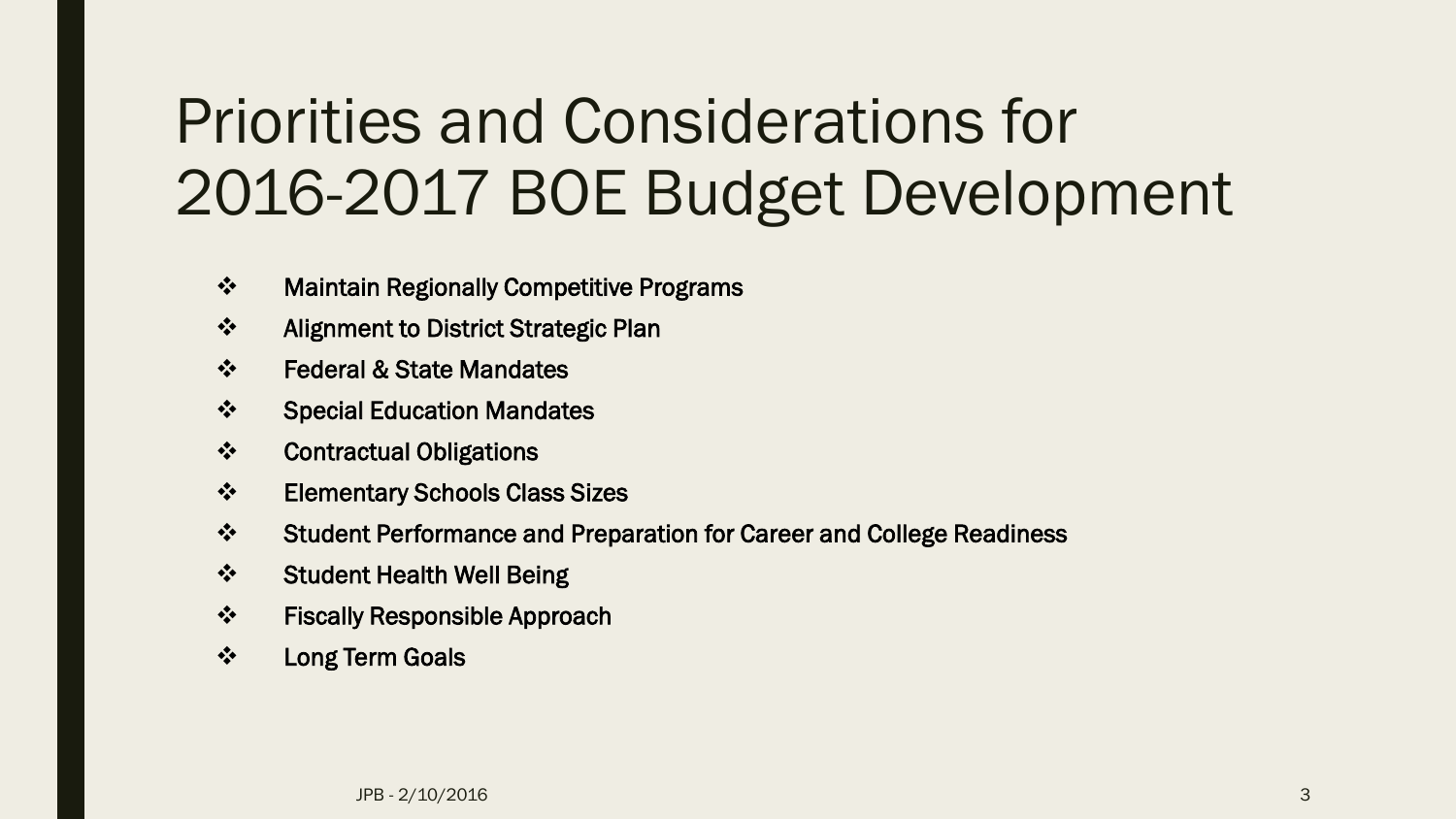# Why Ledyard Needs to be Regionally Competitive

#### WHY?

- Keep Ledyard students in Ledyard
- Attract non-Ledyard students to our school of choice – Agri-Science Program
- Make Ledyard the preferable choice for families – elementary, middle, and high school

#### WHAT IS REGIONALLY COMPETITIVE?

- ❖ Reasonable class size
- ❖ Opportunities
	- *STEM*
	- *Fine Arts*
	- *Extra Curricular Options*
	- *AP/College Credit Classes*
- **❖** Comprehensive variety of courses at LMS & LHS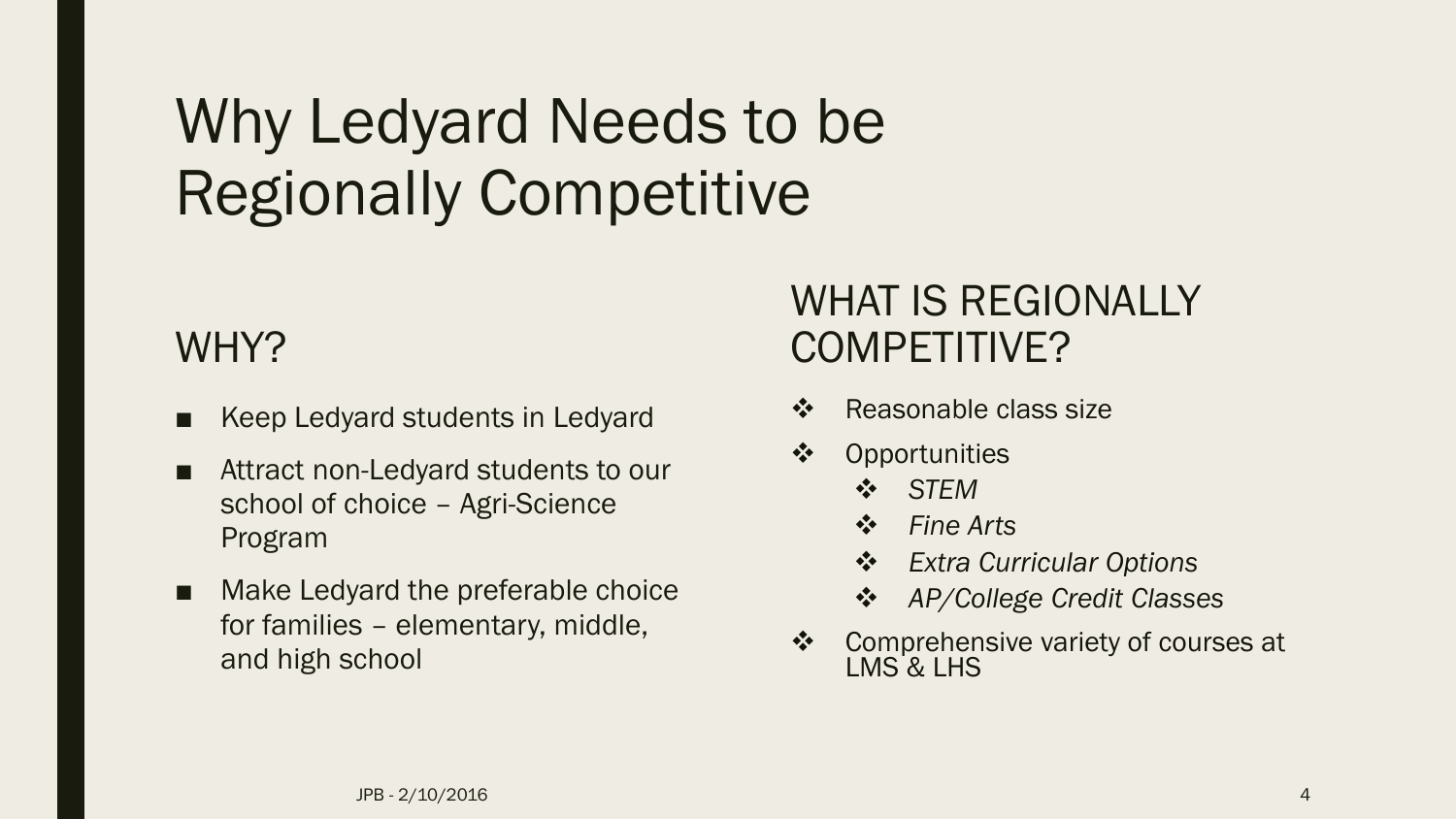# Driving Changes Proposed for 2016-2017

- 4 Additional Teachers for the Elementary Schools
- 3 Math Interventionists
- Additional Social Worker to Support Student Needs
- Increase in Special Education Funding
- Technology Investments for Student Testing and Education Needs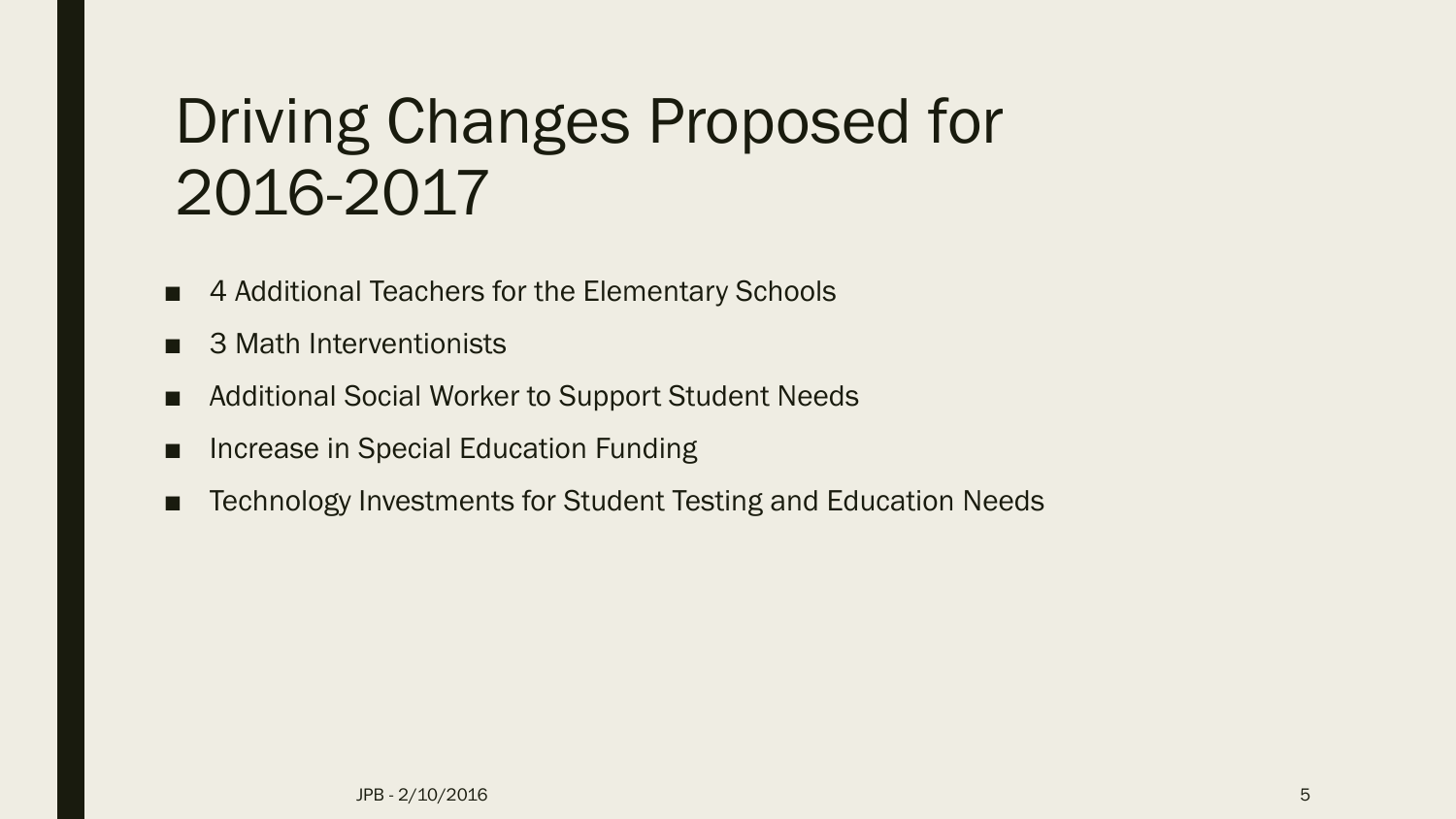# 4 Additional Teachers for the Elementary Schools

- 4 additional full time teachers are needed to address existing class size issues in:
	- *Gallup Hill – Grade K*
	- *Gales Ferry – Grades K & 1*
	- *Juliet W. Long – Grade 3*
- Reduce average class sizes of 23 per class to an enrollment of 17 students per class IMPACTS IF NOT FUNDED
- Class sizes of approximately 22-24 students in grades K-2 NOT Regionally competitive
- Increase number of parents choosing other options for education
- Inability to provide individualized instruction
- **Potential contractual issues**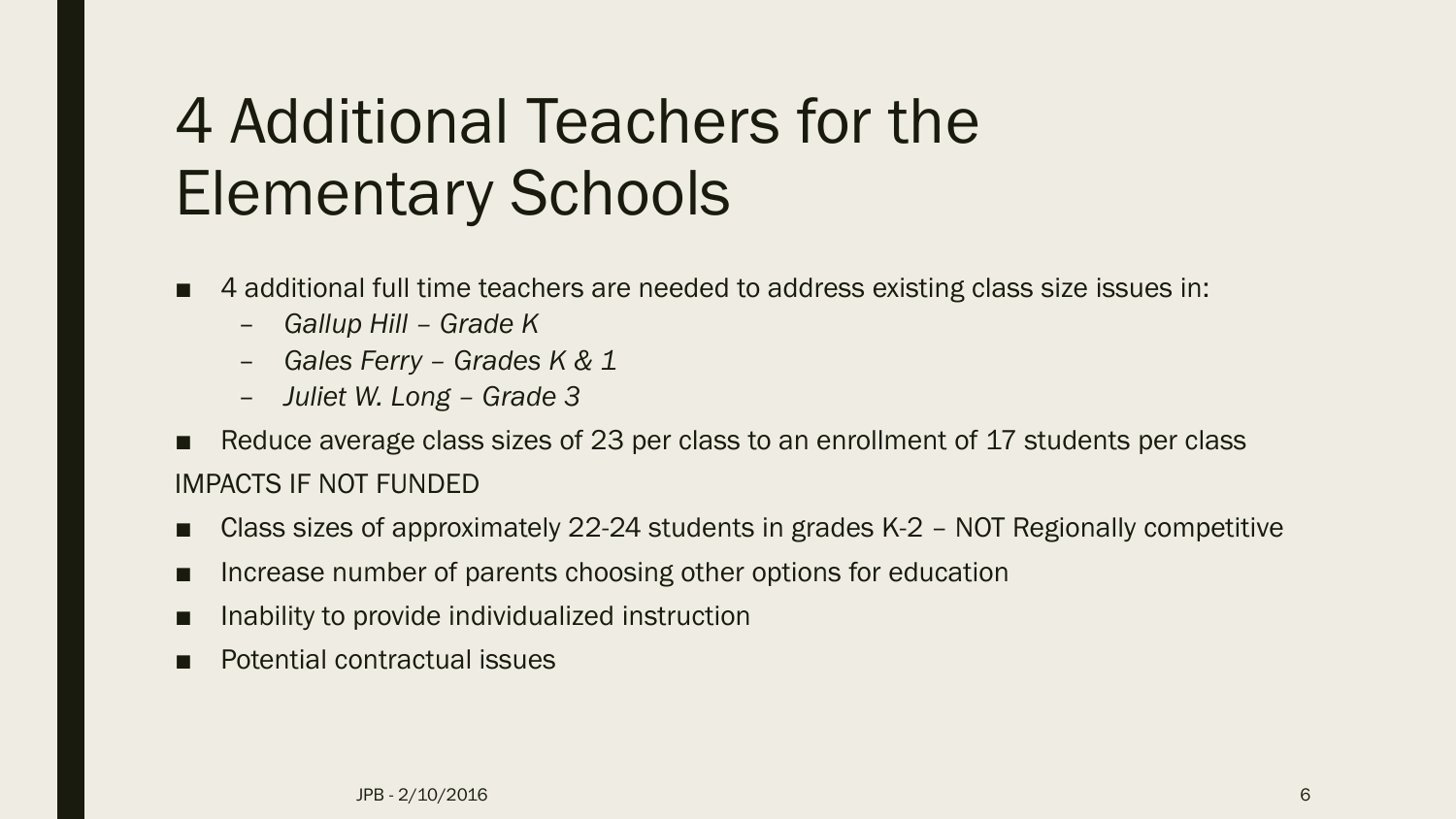## 3 Math Interventionists

■ 3 full time elementary Math Interventionists are needed to address below average student performance in mathematics

#### IMPACTS IF NOT FUNDED

- Inability to provide state  $&$  federally mandated intervention  $-$  SRBI
- Increased number of special education referrals
- Below average student performance reflected in Profile and Performance Reports
- Failure to prepare students to be College and Career ready
- Lack of commitment to STEM for ALL students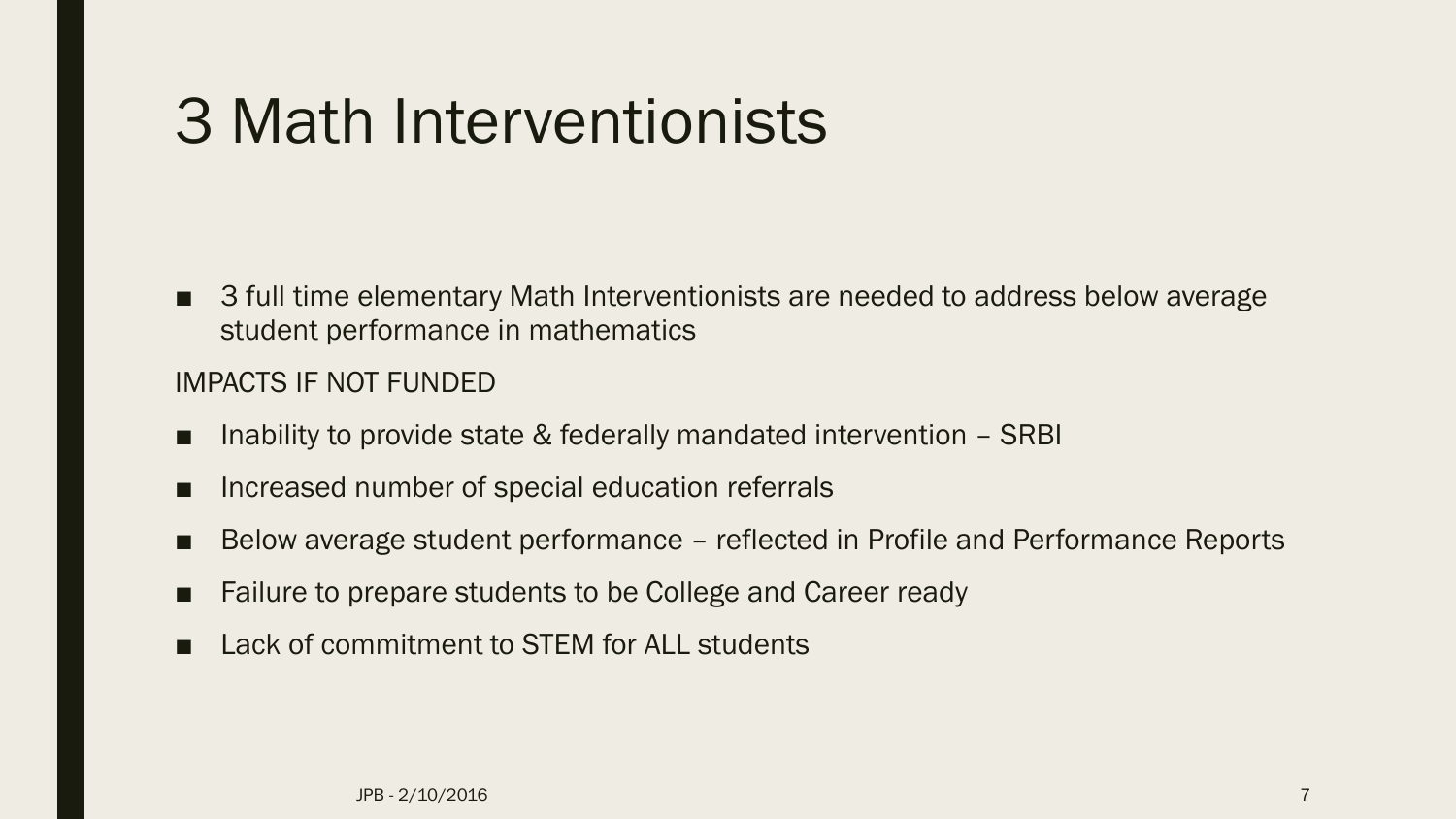#### 1 Additional Social Worker to Support Student Needs

■ 1 additional full time District Social Worker is needed to address student mental health concerns and family needs

#### IMPACTS IF NOT FUNDED

- Failure to provide intervention to students in crisis
- Inability to meet federal mandates of McKinney-Vento Act (support for homeless families)
- Increased number of students attending school without basic needs
- More high school drop-outs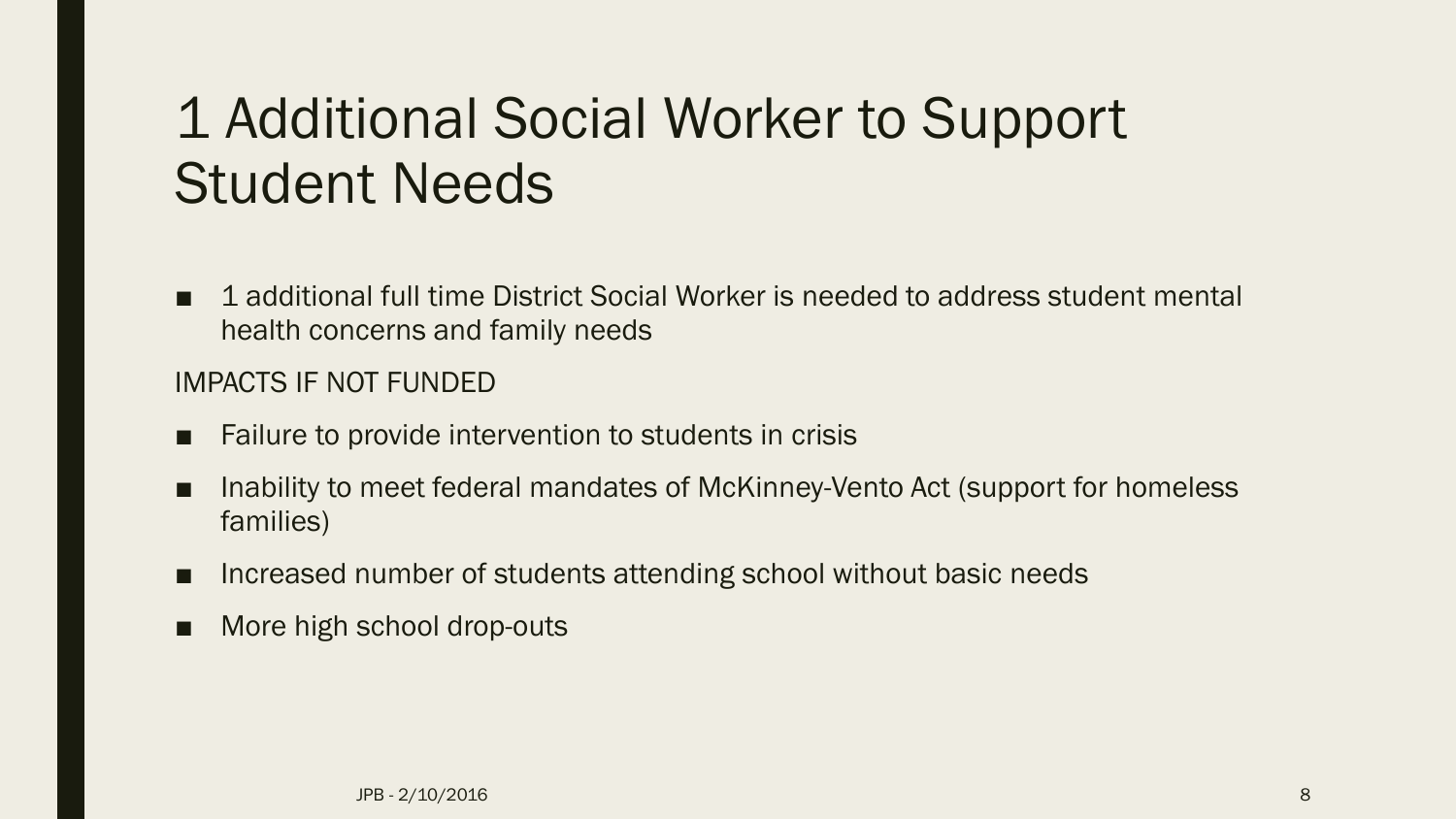# Increase in Special Education Funding

#### DRIVING THE INCREASE

- Increased severity of student disabilities
- Increased number of students placed out of district
	- *Increased number of student transports*
	- *Increased cost of tuition*
- Cost of special education changes DAILY based on students' needs and excess cost estimates

#### IMPACTS IF NOT FUNDED

- Failure to meet mandated Maintenance of Effort
- Loss of federal and state grants offsetting cost of special education (approximately \$500,000)
- Increased fees for litigation for failure to meet federal requirement of FAPE (Free Appropriate Public Education)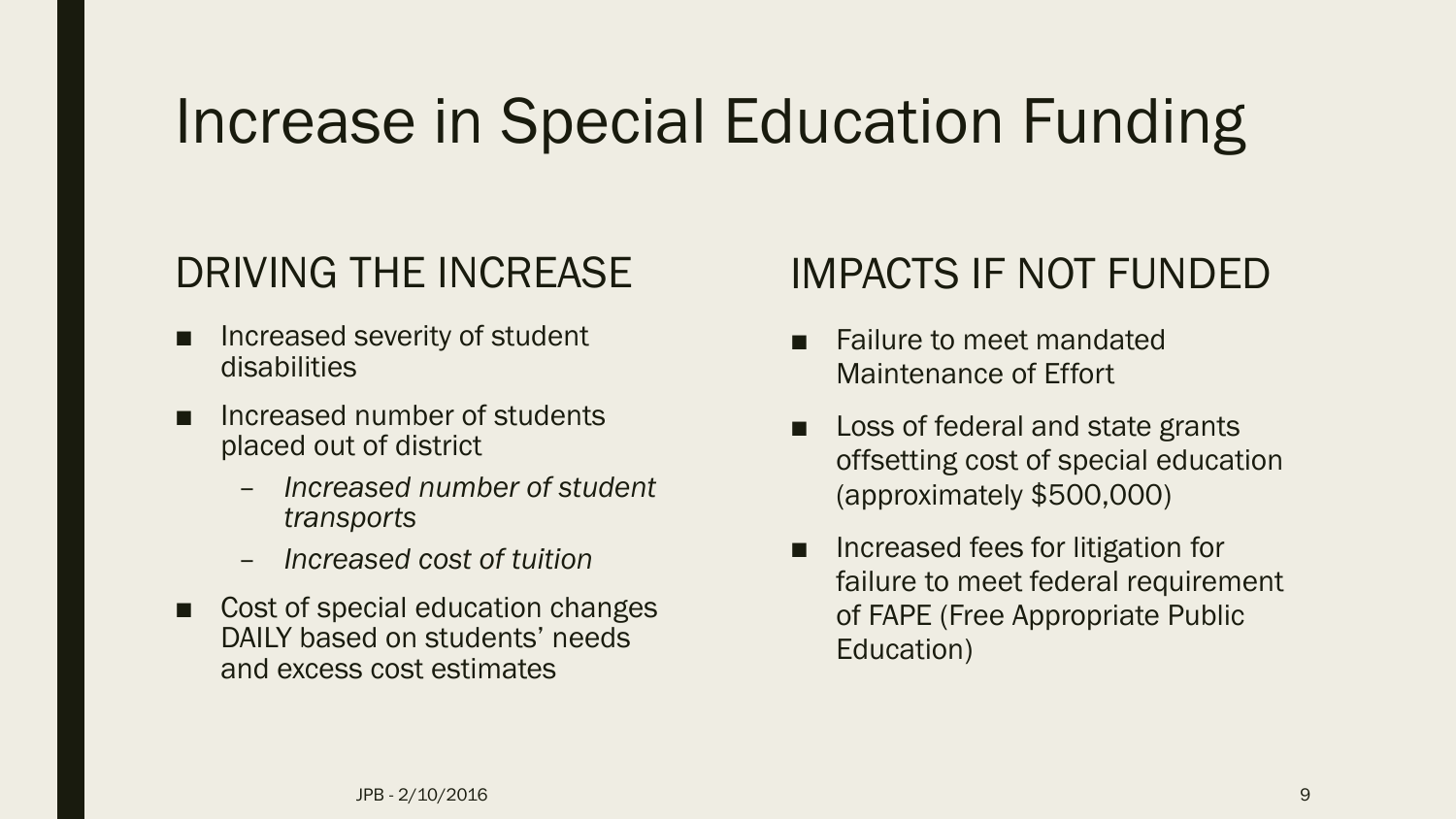#### Technology Investments For Education Needs and Mandated Student Assessment

- Purchase of 300 devices for student use (K-12); purchase of 40 teacher laptops; purchase of 35 white board projectors
- WHY
	- *Replacement of student devices from 2003; 2005; and 2006; additional devices to support College and Career readiness and mandated assessment*
	- *Replacement of teacher devices from 2008 & 2009*
	- *Replacement of projectors –simultaneous failure as they age at same rate*
- IMPACTS IF NOT FUNDED
- Inability for students to access current and appropriate educational programs
- Inability to provide students with College and Career ready experiences
- Failure to be Regionally Competitive
- Longer state assessment windows resulting in decrease in instructional time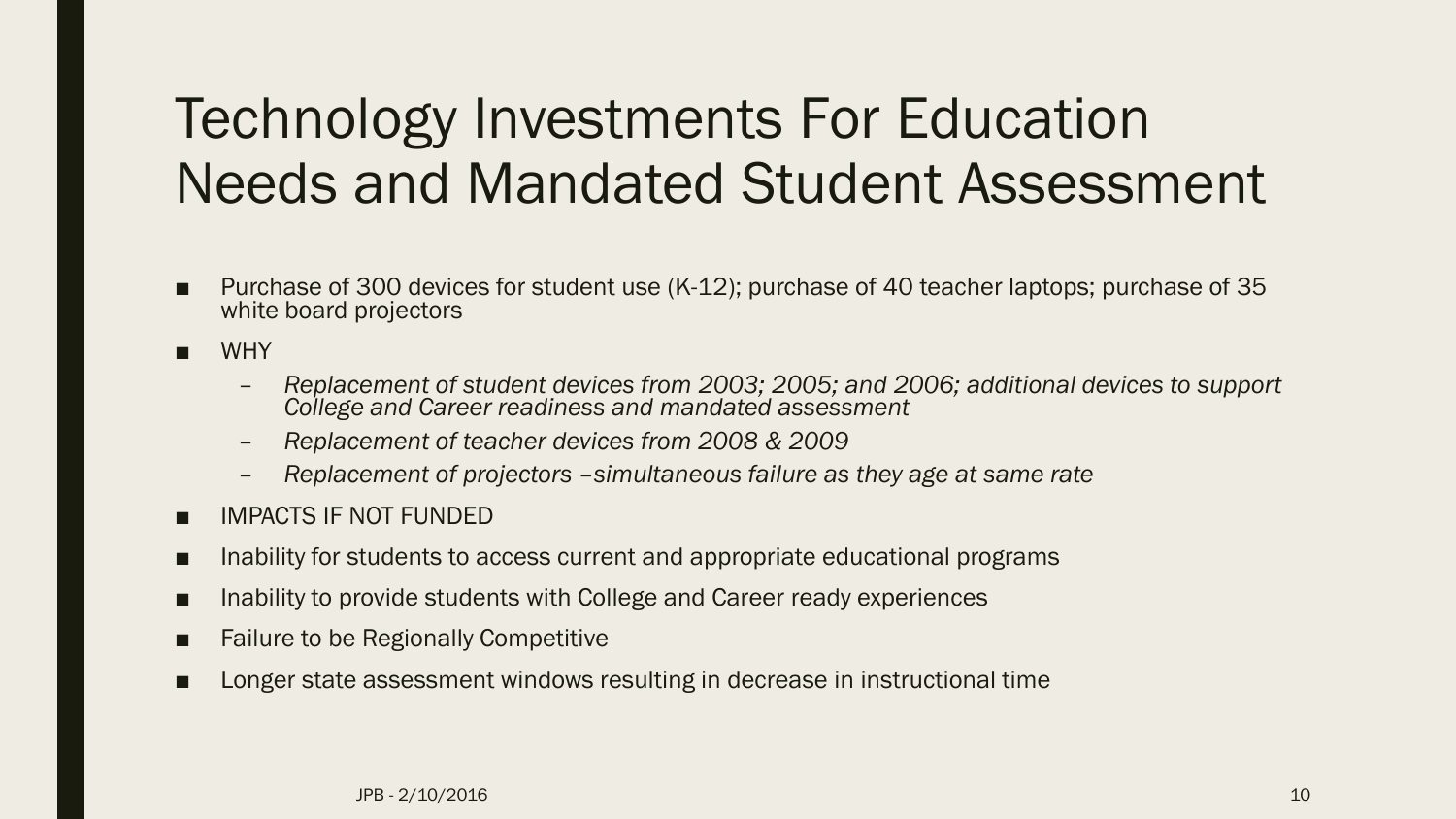## Budget Presentations & Discussions

| Presentation                                | <b>Date</b>                                    |
|---------------------------------------------|------------------------------------------------|
| <b>Elementary Principals Requests</b>       | Board of Education Meeting - November 18, 2015 |
| Joint TC/BOE Meeting                        | December 8, 2015                               |
| Director of Instructional Technology        | Finance Committee Meeting - December 16, 2015  |
| <b>Curriculum &amp; Instruction Request</b> | Finance Committee Meeting - December 16, 2015  |
| <b>Director of Special Services</b>         | Board of Education Meeting - January 6, 2016   |
| <b>Personnel Request</b>                    | Board of Education Meeting - January 13, 2016  |
| Joint TC/BOE Meeting                        | January 14, 2016                               |
| Middle & High School Principals             | Board of Education Meeting - January 20, 2016  |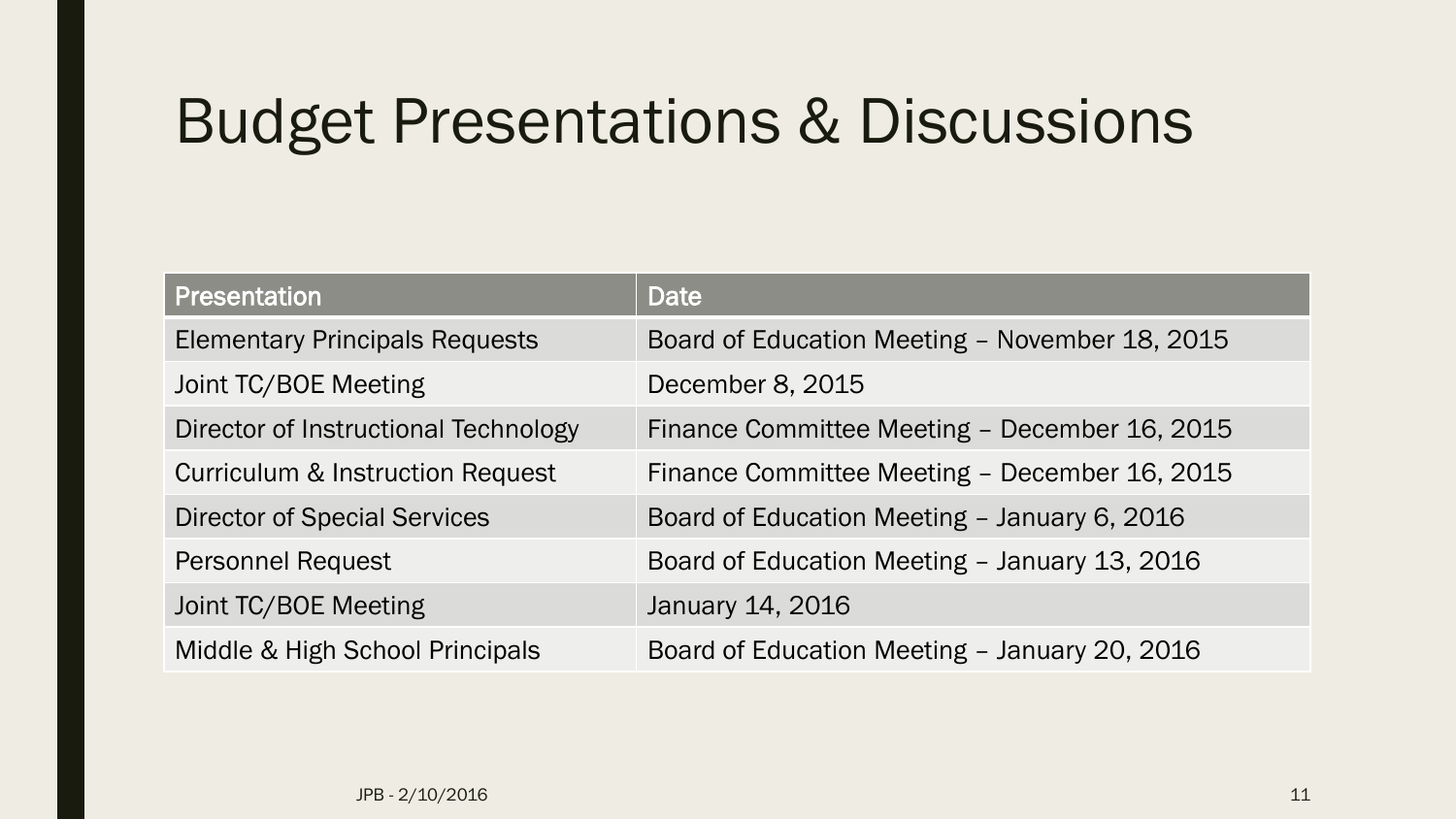## Budget Presentations & Discussions

| <b>Presentation</b>                                    | Date                                             |
|--------------------------------------------------------|--------------------------------------------------|
| <b>Superintendent's Budget Request</b><br>Presentation | Board of Education Meeting - January 13,<br>2016 |
| <b>Finance Committee Meeting</b>                       | January 20, 2016                                 |
| <b>Board of Education Meeting</b>                      | January 20, 2016                                 |
| <b>Board of Education Meeting</b>                      | January 27, 2016                                 |
| <b>Finance Committee Meeting</b>                       | February 1, 2016                                 |
| <b>Board of Education Meeting</b>                      | February 3, 2016                                 |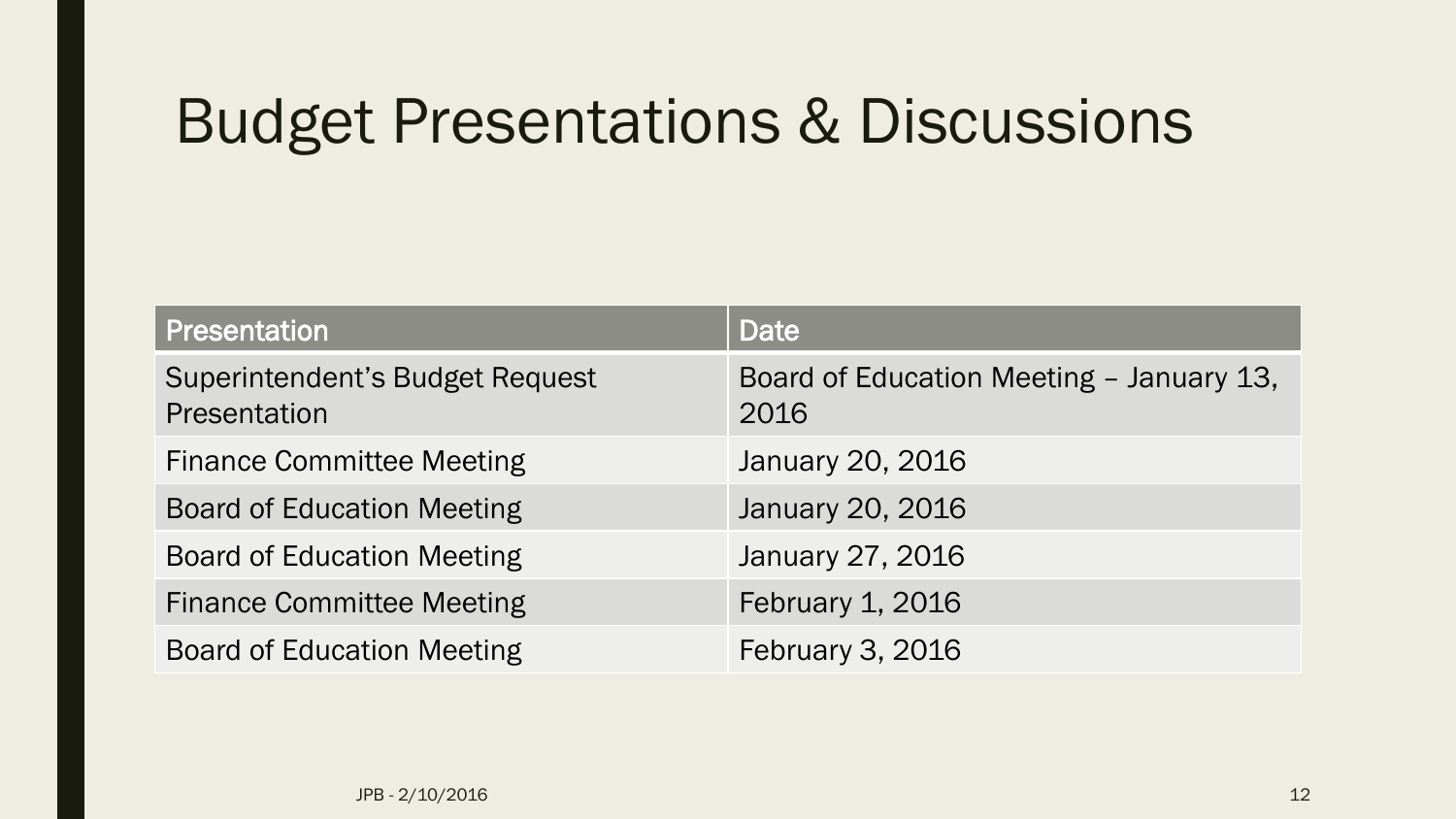## Board of Education 2016-2017 Budget

| 2015-2016 Adopted Budget \$30,591,295         |              |
|-----------------------------------------------|--------------|
| <b>Requested Increase</b>                     | \$1,712,952  |
| <b>Percent Increase</b>                       | 5.6%         |
| 2016-2017 Board of<br><b>Education Budget</b> | \$32,304,247 |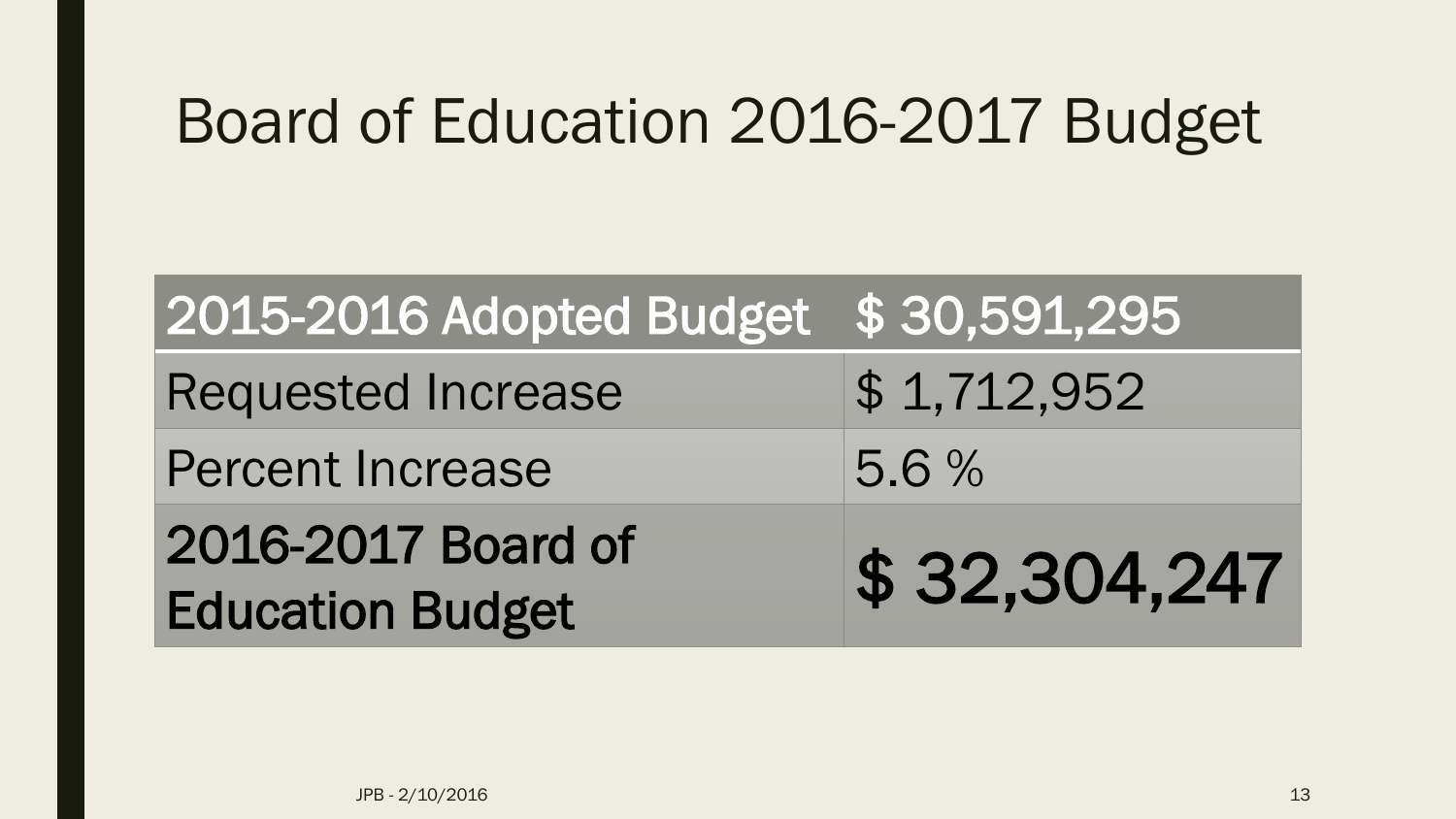# FY 15-16 to FY 16-17 Growth

|                                | FY 15-16<br><b>ADOPTED</b> | FY 16-17<br><b>PROPOSED</b> | <b>DIFFERENCE</b> | <b>PERCENT</b><br><b>CHANGE</b> |
|--------------------------------|----------------------------|-----------------------------|-------------------|---------------------------------|
| <b>Base Salaries</b>           | \$22,173,525               | \$22,901,015                | \$727,490         | 3.28%                           |
| <b>New Certified Positions</b> | \$0                        | \$456,784                   | \$456,784         | $\infty$                        |
| <b>Repairs and Maintenance</b> | \$1,376,223                | \$1,395,881                 | \$19,658          | 1.43%                           |
| <b>Technology</b>              | \$100,441                  | \$218,696                   | \$118,255         | 117.74%                         |
| <b>Special Education</b>       | \$2,942,807                | \$3,195,637                 | \$252,830         | 8.59%                           |
| Transportation                 | \$1,369,032                | \$1,419,630                 | \$50,598          | 3.70%                           |
| <b>Other Increases</b>         | \$2,629,267                | \$2,716,604                 | \$87,337          | 3.32%                           |
|                                |                            |                             |                   |                                 |
| <b>Total BOE Budget</b>        | \$30,591,295               | \$32,304,247                | \$1,712,952       | 5.60%                           |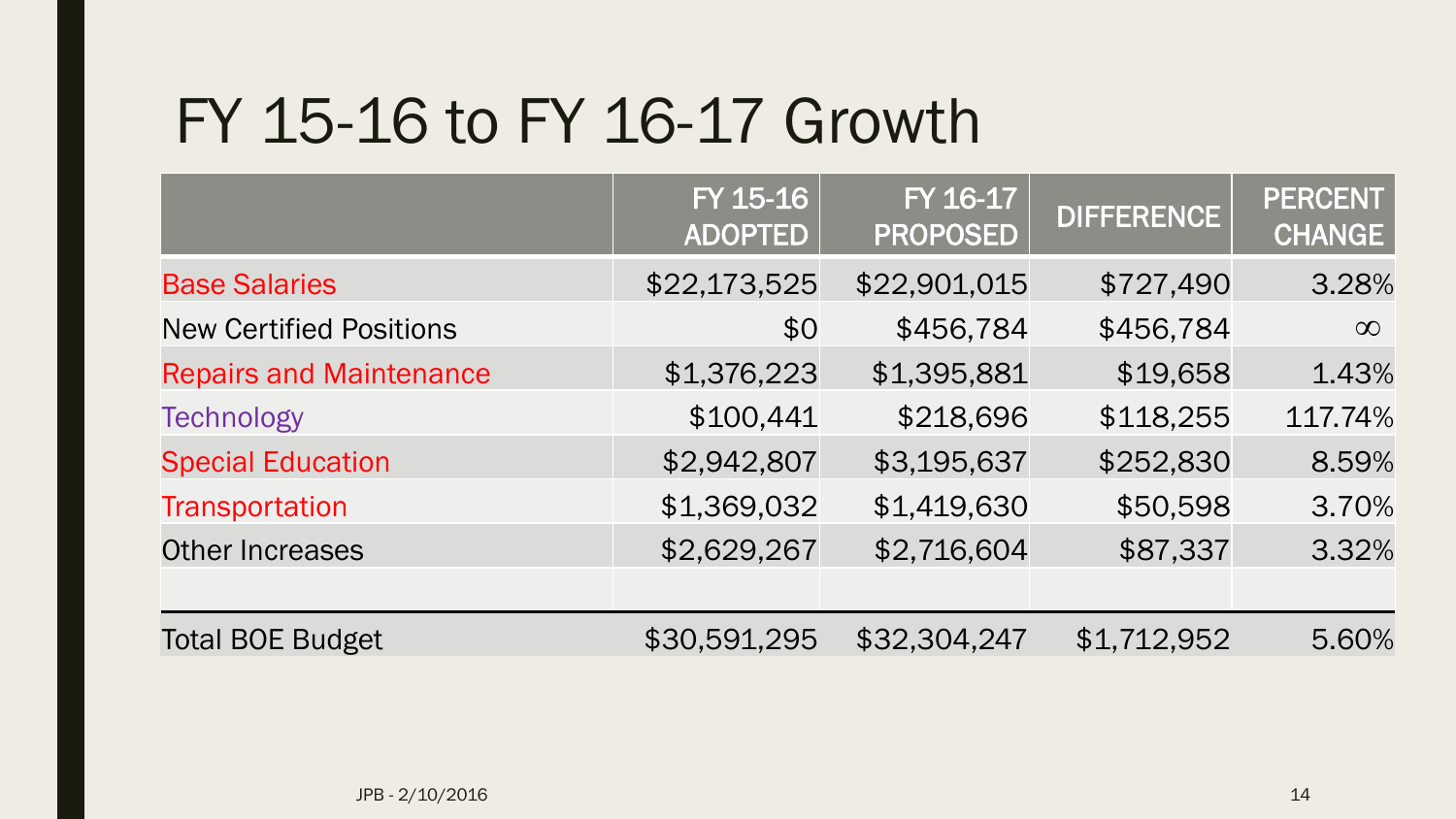#### Personnel – Base Salaries

| <b>ADOPTED</b><br>2015-2016 | \$22,173,525 |
|-----------------------------|--------------|
| <b>REQUEST</b><br>2016-2017 | \$22,901,015 |
| <b>DIFFERENCE</b>           | $+ $727,490$ |

- Placeholder increases for all expiring and non-union contracts
- 2016-2017 Contractual obligations including GWI and steps for in place contracts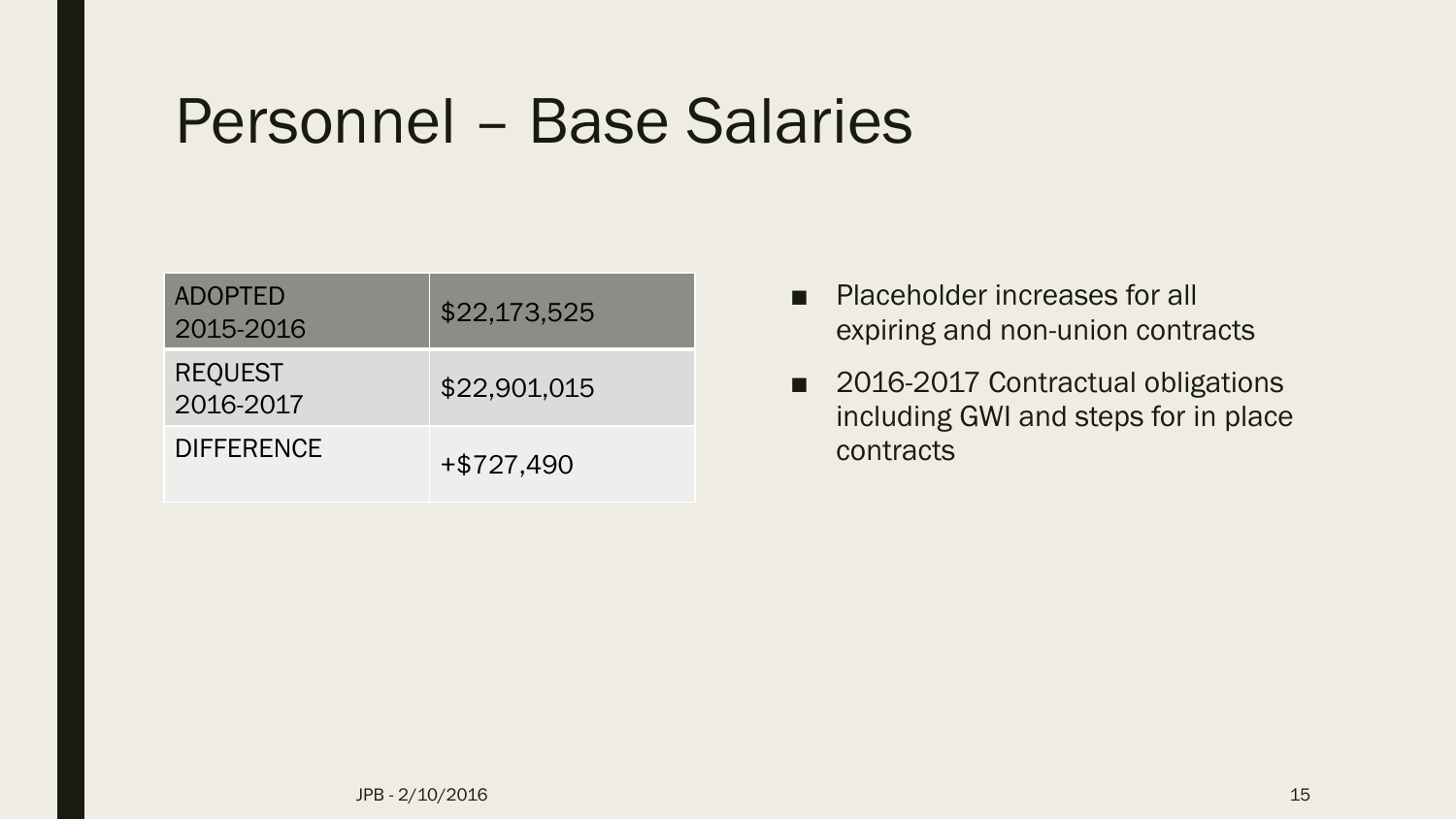## Personnel – New Teacher's Salaries

| <b>ADOPTED</b><br>2015-2016 | \$0        |
|-----------------------------|------------|
| <b>REQUEST</b><br>2016-2017 | \$456,784  |
| <b>DIFFERENCE</b>           | +\$456,784 |

- Addition of 4.0 teachers to support elementary class size goals
- Addition of 3.0 teachers for math intervention at elementary schools
- Addition of 1.0 district school social worker to support student mental health needs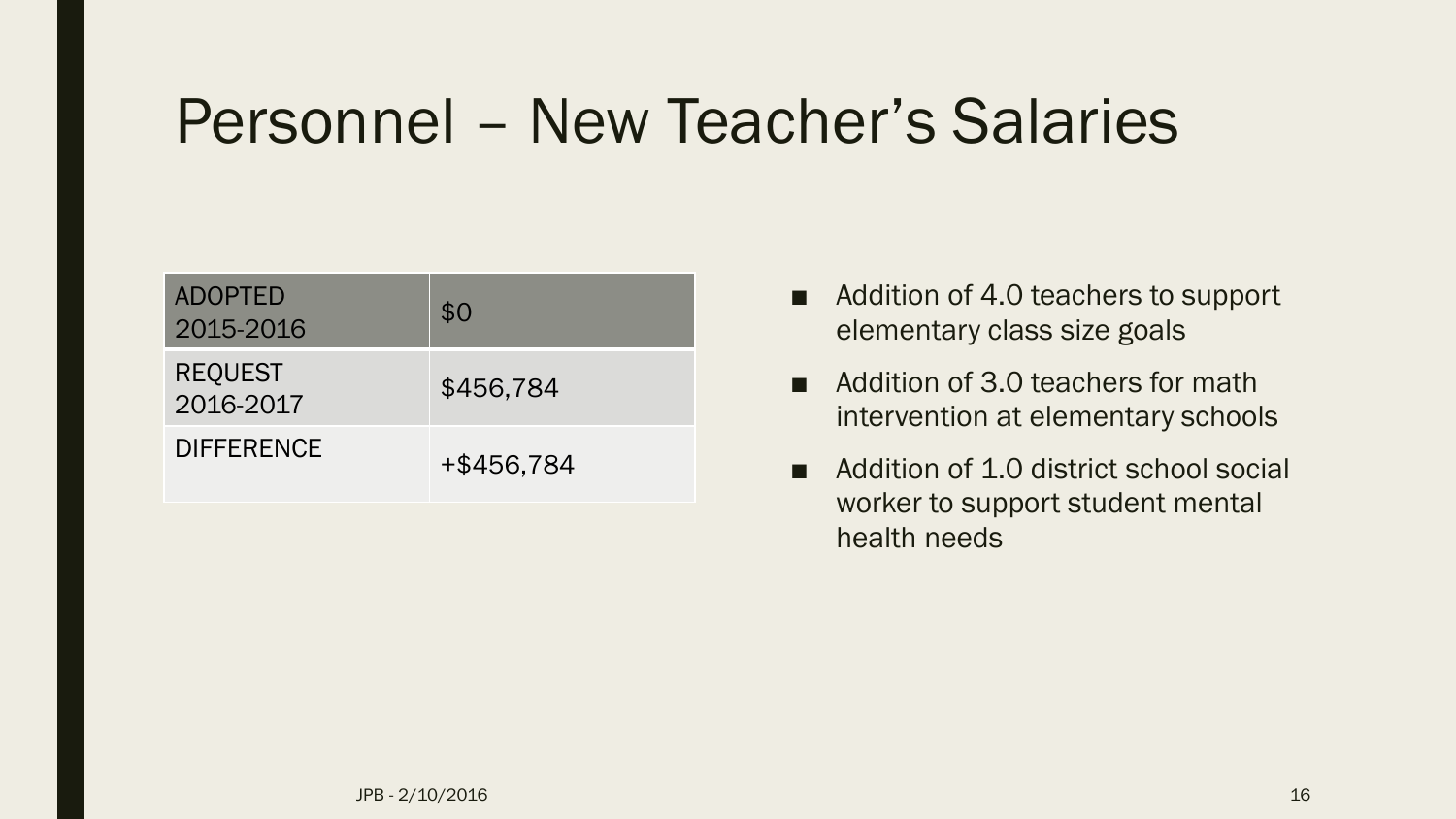# **Facilities** (Non Salary Expenditures)

| <b>ADOPTED</b><br>2015-2016 | \$1,376,223 |
|-----------------------------|-------------|
| <b>REQUEST</b><br>2016-2017 | \$1,395,881 |
| <b>DIFFERENCE</b>           | +\$19.658   |

- Overtime budget to historical levels \$6K increase
- Increase in Facilities Maintenance/Repairs of \$25K to address capital needs
- Savings In Natural Gas partially offsets increases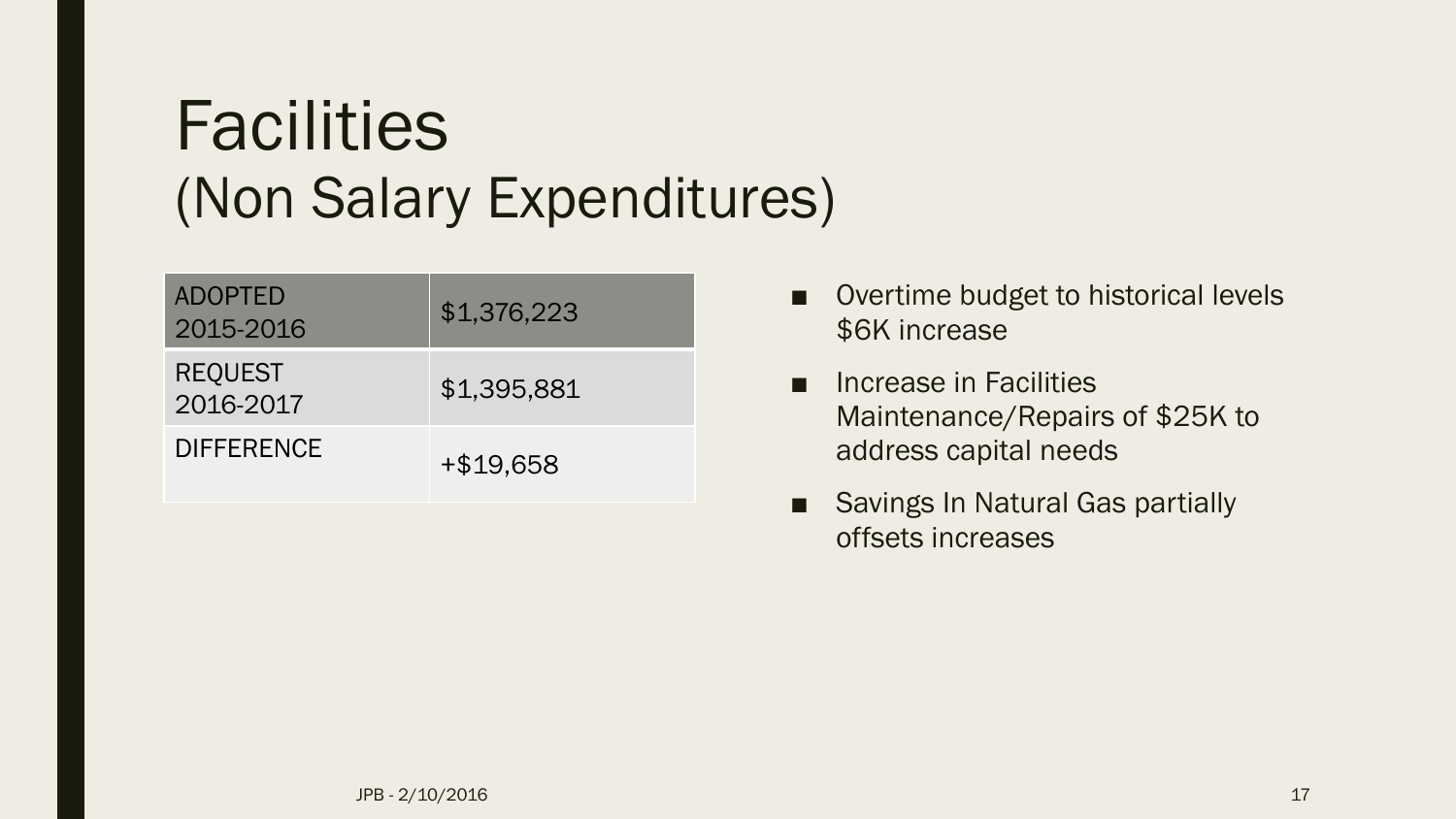# **Technology**

| <b>ADOPTED</b><br>2015-2016 | \$100,441    |
|-----------------------------|--------------|
| <b>REQUEST</b><br>2016-2017 | \$218,696    |
| <b>DIFFERENCE</b>           | $+ $118,255$ |

- Staffing reorganization and addition of 1.0 FTE \$35K
- Technology Services decrease (\$38K)
- Technology Supplies increases by \$120K for classroom device acquisition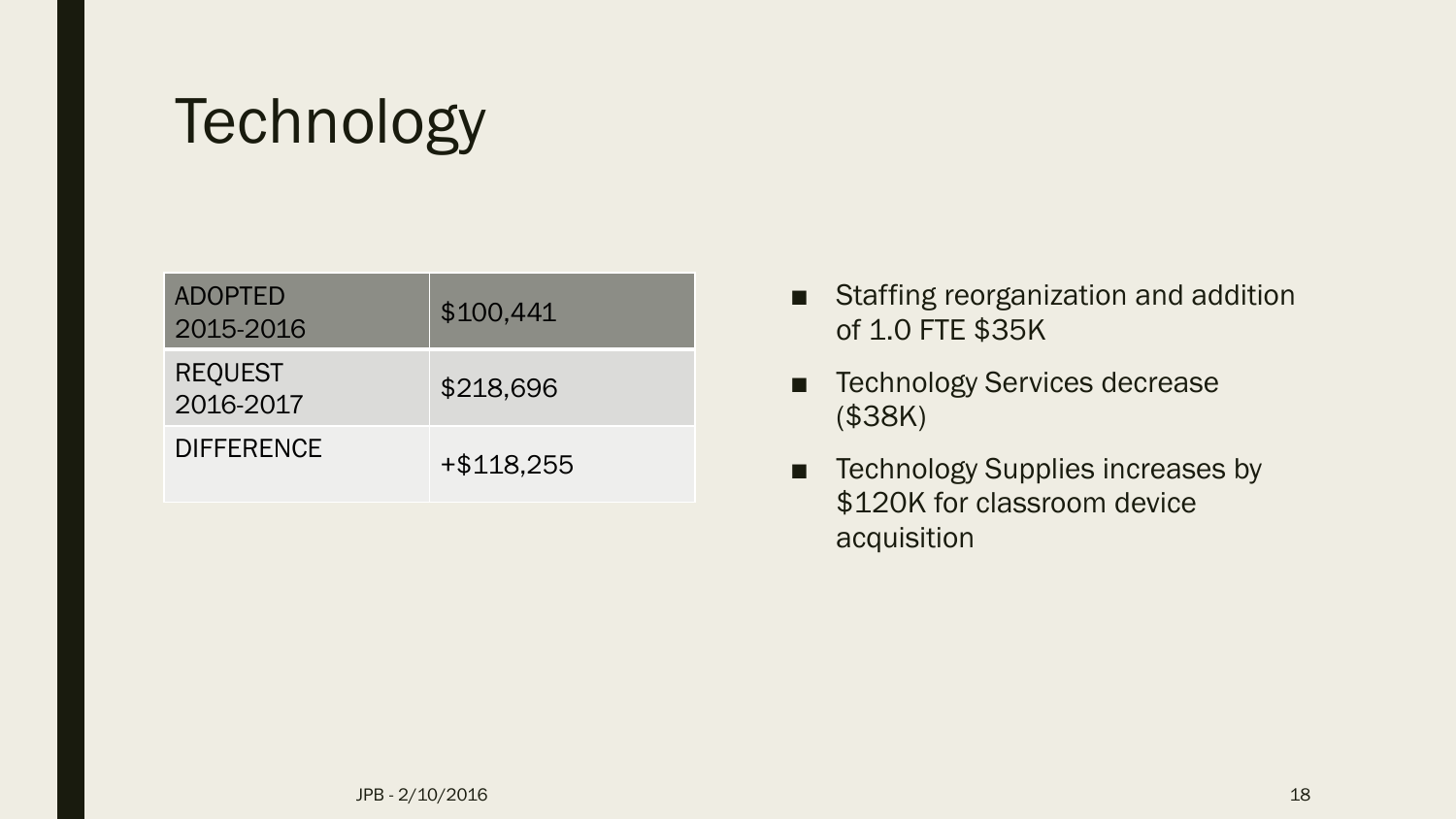# SPECIAL EDUCATION (Non Staffing )

| <b>ADOPTED</b><br>2015-2016 | \$2,942,807 |
|-----------------------------|-------------|
| <b>REQUEST</b><br>2016-2017 | \$3,195,637 |
| <b>DIFFERENCE</b>           | +\$252,830  |

- Professional Services Increase by \$34K, primarily in tutor expenses for homebound instruction
- Special Education Tuitions increase by \$77K
- **Special Education Transportation** increases by \$83K
- Magnet School Enrollments and tuitions increase by \$45K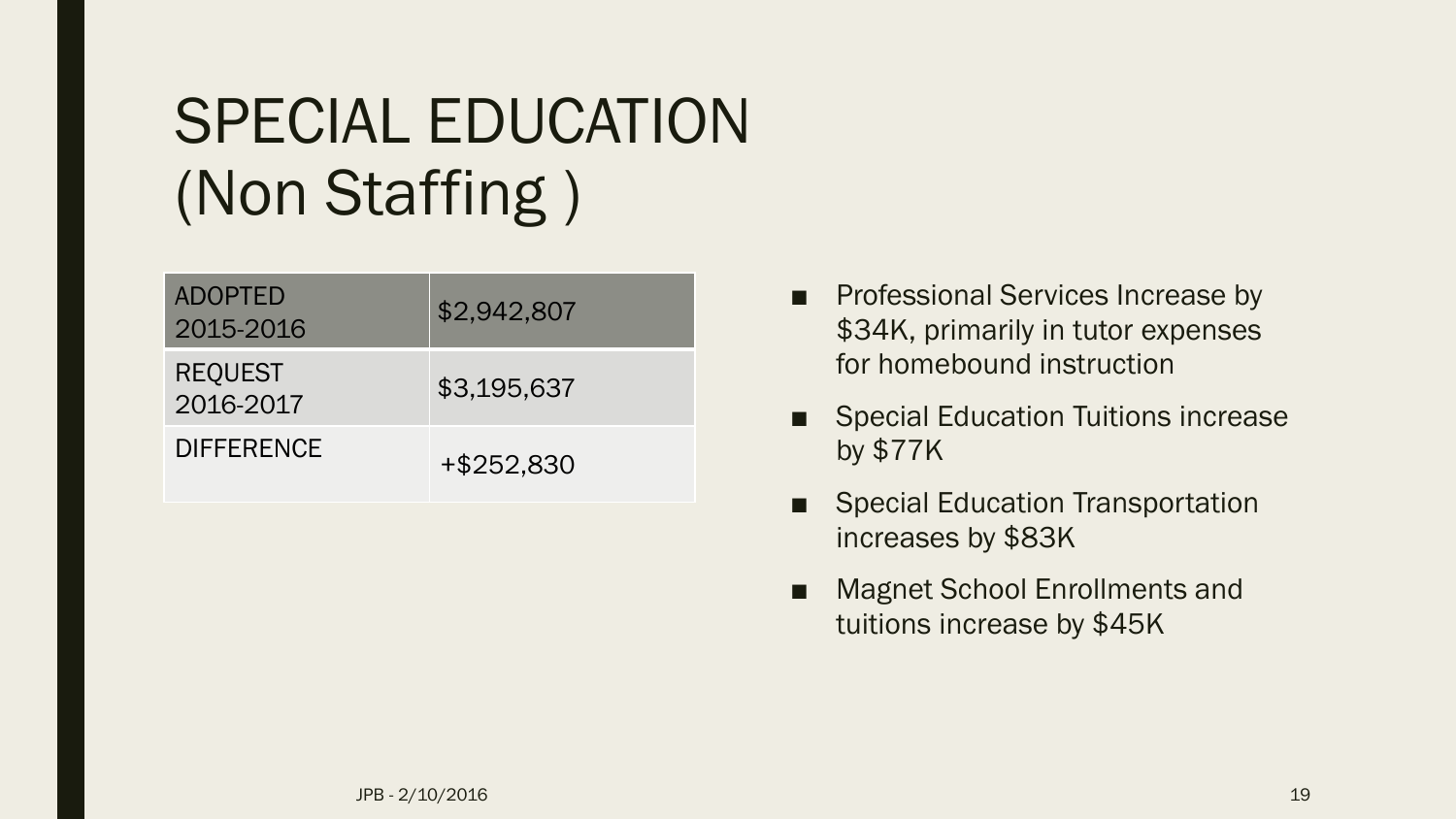# Regular Education Transportation

| <b>ADOPTED</b><br>2015-2016 | \$1,369,032 |
|-----------------------------|-------------|
| <b>REQUEST</b><br>2016-2017 | \$1,419,630 |
| <b>DIFFERENCE</b>           | +\$50.598   |

- Contractual Increase of 3.5% or \$35K
- Additional requirements for homeless transportation \$14K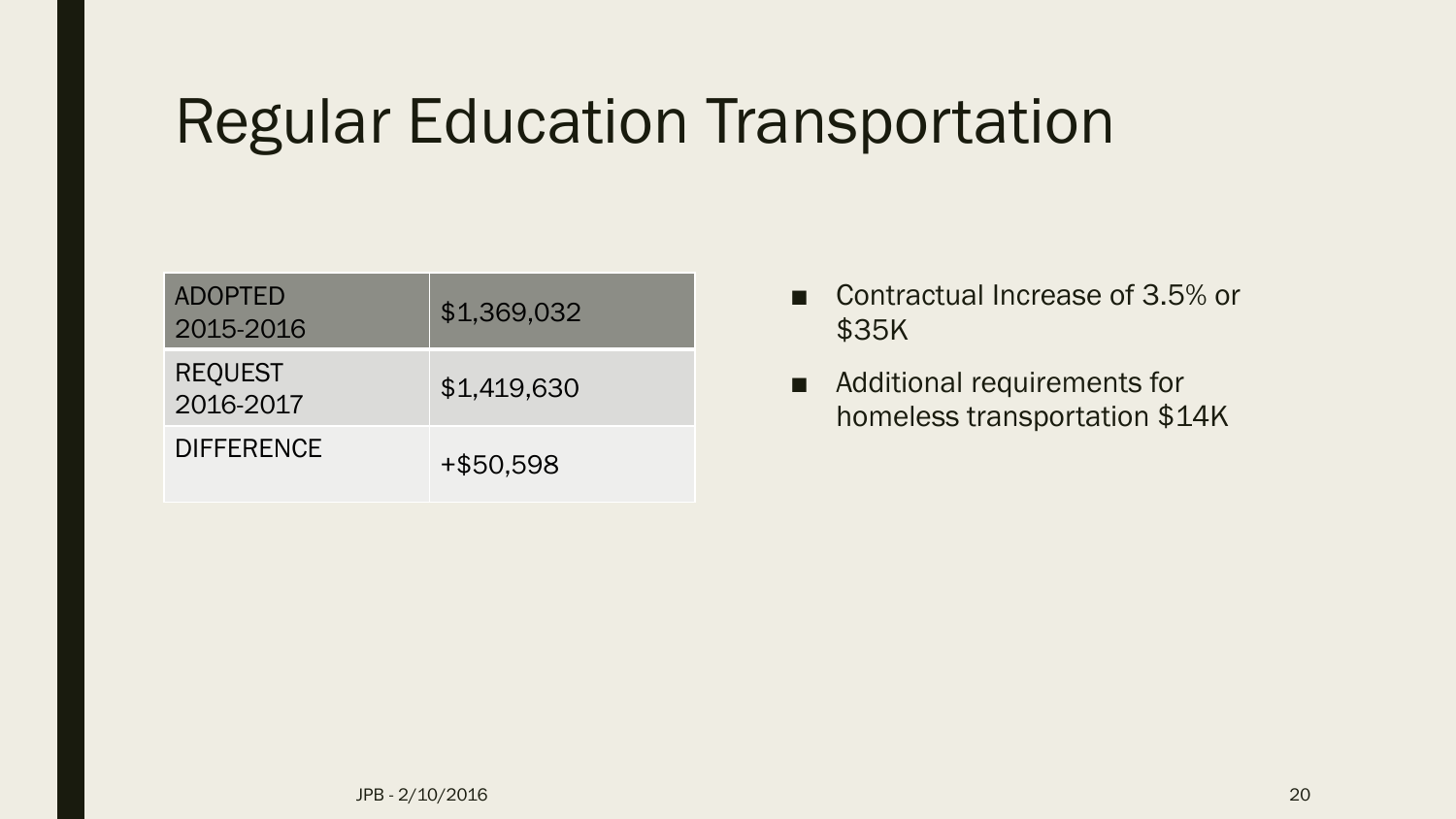#### Other Increases

| <b>ADOPTED</b><br>2015-2016 | \$2,629,267 |
|-----------------------------|-------------|
| <b>REQUEST</b><br>2016-2017 | \$2,716,604 |
| <b>DIFFERENCE</b>           | +\$87,337   |

- **Employee Benefits Social Security** and Medicare \$14K
- Adult Education \$5K increase cost of mandated program increasing faster than adult education grant
- All other non-staffing increases \$68K such as instructional supplies, communications, professional development, textbooks, curriculum development